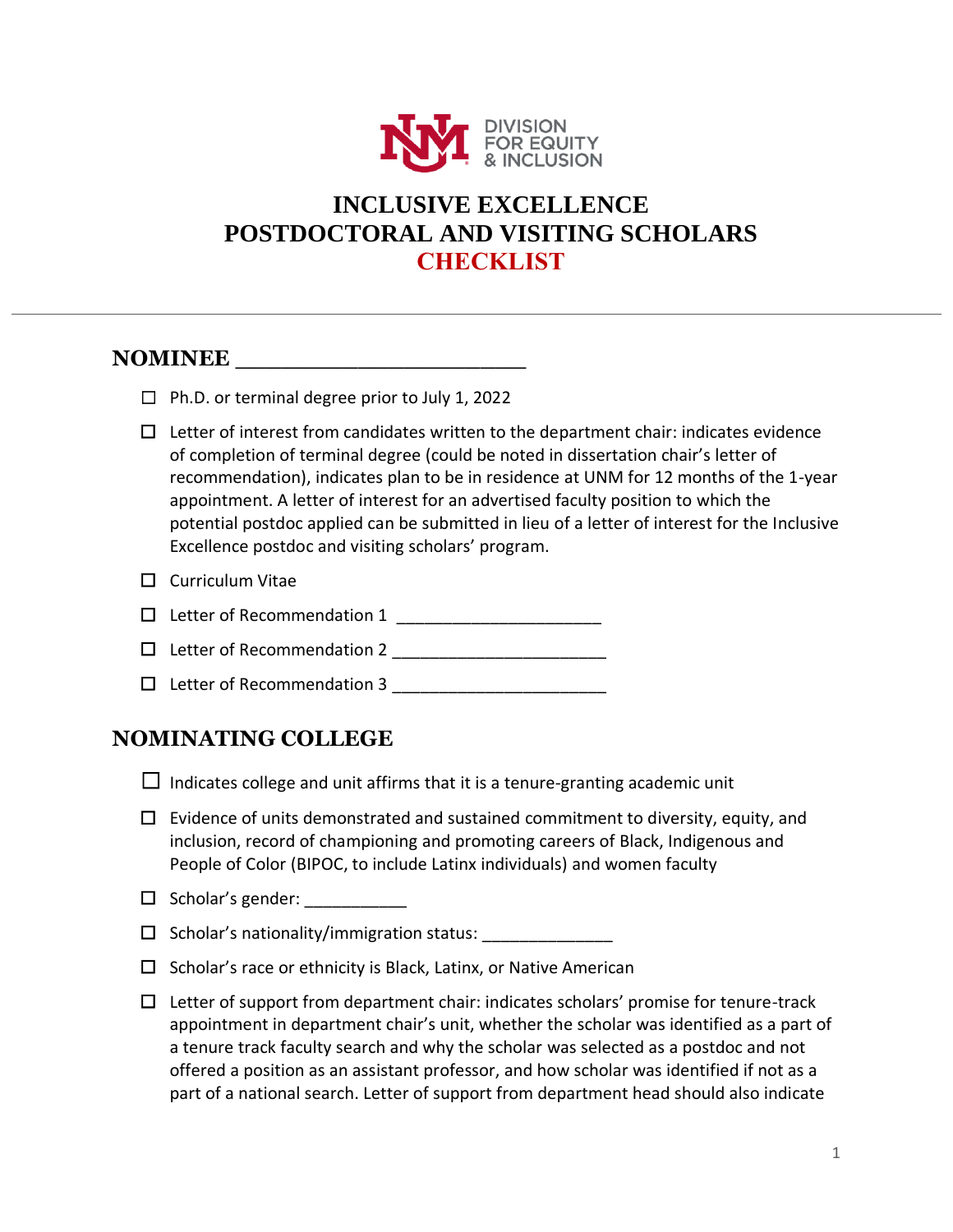that the candidate, after completion of the postdoc, would be competitive for a position in the department and would be considered for a position if there is a vacancy.

- $\Box$  If department is nominating women in STEM, is discipline located in an engineering physical, or mathematical sciences department?
- $\Box$  Either the mentoring plan or the letter of support from the dept. chair indicates, "Departmental tenure and promotion  $(t/p)$  guidelines and ways in which planned activities during postdoc put candidate on the trajectory for achieving tenure at UNM."
- $\Box$  Letter of support from prospective mentor(s), including mentors' disciplines, departments, scholarly focus, and ways mentor expects to support scholar, ways mentor will prepare to mentor scholars, mentor's success with serving as a champion and sponsor to URM and women scholars in the past, and promise of commitment to the IE program and the prospective postdoc's success.
- $\Box$  Letter of support from college dean: Letter of support from dean should indicate that if the candidate, after successful completion of the postdoc, is considered competitive for a position as assistant professor by the department, she/he/they will support department pursuing hiring postdoc for such a position.
- $\Box$  Mentoring plan from college/department: The mentoring plan should outline activities of the postdoc. Note: "The most important criterion will be the unit's willingness and demonstrated effectiveness to mentor the candidate, not only to become an assistant professor but to put them on the trajectory to achieve tenure, promotion, and beyond." Therefore, plan is expected to:
	- indicate plans to prepare faculty to begin role as assistant professor after 1-2 years as postdoc,
	- criteria for successful mid-probationary and t/p review and plan to prepare scholar to meet or succeed these benchmarks,
	- plan for teaching of no more than 1 course per year,
	- plan for mentors and senior faculty to prepare to mentor scholar by completing DiversityEdu and other diversity-mentoring workshops and
	- plan for identifying and resourcing development of mentors and sponsors
	- plan to connect postdoc to potential mentors in the discipline nationally
	- evidence of unit's success with tenuring and supporting URM scholars in the department
	- planning for spring review of postdoc
	- indicate other ways department will invest in the postdoc, e.g., additional salary contribution, additional research funds for postdoc, planned activities for expanding postdoc's mentor network map (<https://diverse.unm.edu/> ), identifying a line in which postdoc can be hired as tenure track faculty at end of postdoc, identifying start-up funds for possible tenure track faculty appointment. May wish to consult Academic